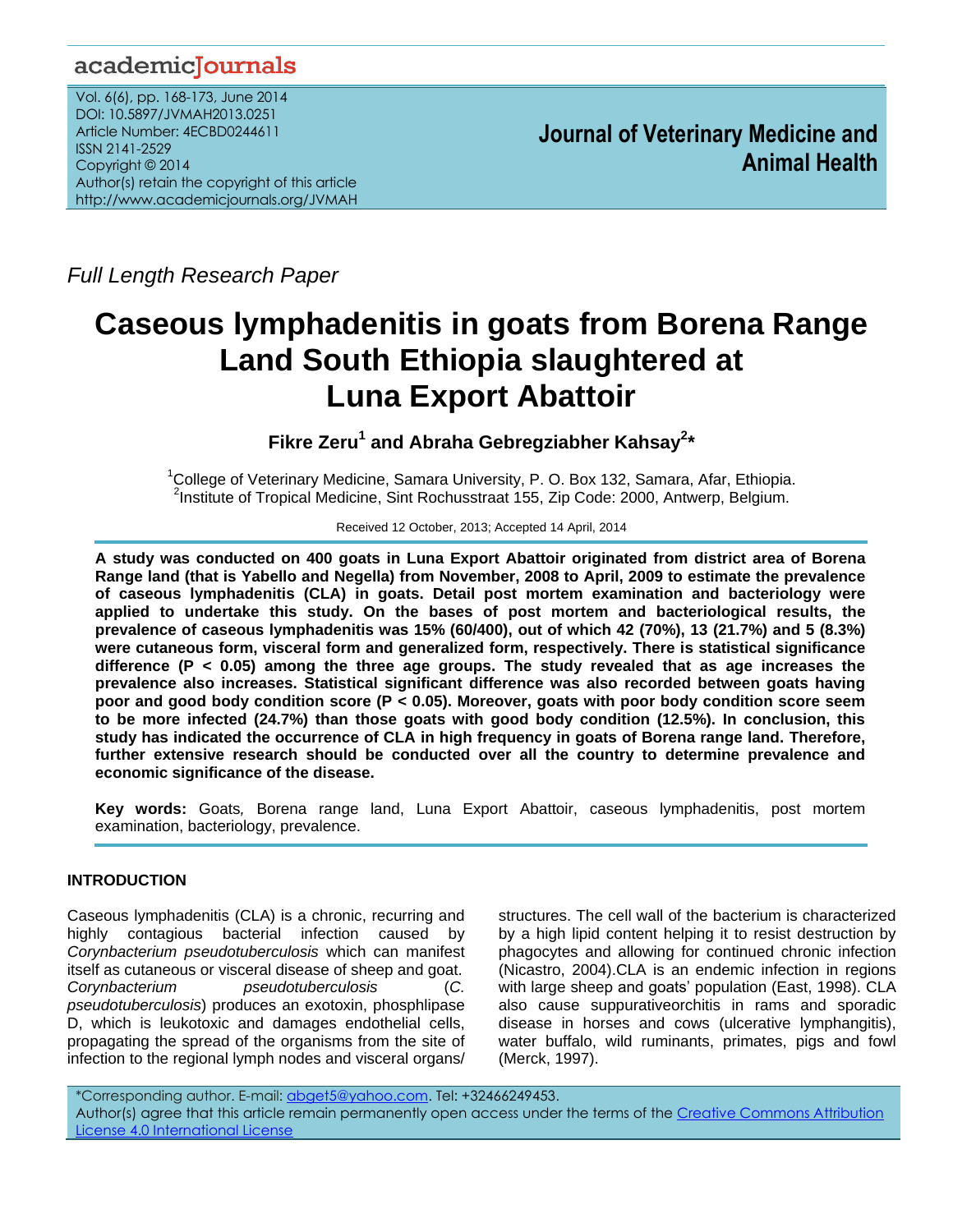In majority of infected animals, there was no overt clinical disease or impairment of health other than visible abscessation but the disease is of considerable economic importance to sheep and goat industries (Radostits et al., 1994). Economic losses result from reduced weight gain, reproductive efficiency and wool and milk production, as well as from condemnation of carcass and devaluation of hides/skins and also from culling of infected animals (Merck, 2005). The bacterium is spread when the infected lymph nodes of a diseased animal rupture and drain, infecting naive animals that come in contact with the purulent infectious exudates. The draining exudates or pus, containing bacteria, enter through superficial skin cuts, abrasions or via mucus membranes (ingestion). Shearing, castration, docking, head butting and licking of another animal's draining abscess increase the chance of infection (Nicastro, 2004). Environmental contamination happens when the draining lymph nodes contaminate the hay, straw, shavings and/or soil. The bacteria can survive over 24 h in dips and for months in moist dark conditions, such as a shearing shed (Augustine and Renshaw, 1986).

Shearing is a risk factor for the disease in sheep as it creates skin wound but in goats, shearing is not a risk factor, other than with Angeras. The difference in abscess distribution in goats compared to sheep, with a predominance in the head, neck and sternum in goats, suggests that fomites and trauma form browse and use of common neck collars are probable risk factors (Radostits et al., 1994).

Diagnosis is based mainly on clinical signs for cutaneous form (that is, enlarged lymph nodes). Confirmation of diagnosis is through aspirates of enlarged nodes with cytology, gram stain and culture. Culture is definitive when supported by biochemical characterization of bacteria (Lloyd, 1998). Radiographs and Ultrasound may also be useful demonstrating abscesses within organ and internal lymph nodes. Internal abscess are often recognized during postmortem or slaughter (Matthews, 1999) and can be a cause of carcass condemnation (Lloyd, 1998). Serology is available for CLA. The enzyme linked immunosorbent assay (ELISA) test followed with an immunoblot analysis which is considered more sensitive and specific in goats (Laak et al., 1992).

Treatment for CLA is not curative. Once an abscess has drained, it will tend to recur. *C. pseudotuberculosis* is susceptible to penicillin; however, these antibiotics cannot penetrate the wall of abscesses. The best way to control this infection in a flock is not to treat individuals but to cull those showing clinical signs with confirmed diagnosis (East, 1998). Decreasing transmission of disease from infected to susceptible animals on farm and working to eliminate the disease from the environment are the two main goals in preventive control program. CLA is not only economically important disease but has also zoonotic importance. The disease in human is rare but well documented and it causes a suppurative glaucomatous lymphadenitis (Nicastro, 2004).

As the environment and management system in which the animal is kept plays an enormous role in the occurrence and severity of CLA infection (Radostits et al., 1994), goats in Borena area are reared largely in the hand of nomadic pastoralists where the management system is traditional (Tamrat and Asfaw, 2003). The disease is highly contagious and the causative agent can survive in feces, straw, hay and wood for several weeks (Radostits et al., 1994). On the other hand, the common behavior habit amongst goats of frequent licking, as well as of rubbing their heads and necks against fence posts and sheds, allows the rapid spread of CLA.

Recent epidemiological surveys have examined the prevalence of CLA in different countries (Al-Rawashdeh and al-Qudah, 2000; Ben et al., 2002; Connor et al., 2000). Among flocks surveyed in Australia, the average prevalence of CLA in adult sheep was 26% (Paton et al., 2003). Forty-five percent of the farmers interviewed in a study in the United Kingdom had seen abscesses in their sheep; however, this could be an overestimation of CLA prevalence since few farmers had investigated the causes of the abscesses (Binns et al., 2002). Twenty-one percent of 485 culled sheep examined in Canadian slaughterhouses had CLA (Arsenault et al., 2003). This disease remains an important subject of veterinary concern throughout the world. But, there was no study conducted on the prevalence of the disease in goats in Ethiopia. Hence, for an effective goat disease control program, it is pertinent to have a record of common diseases prevalent in an area. Slaughter houses provide excellent opportunities for detecting diseases of both economic and public health importance. Accordingly, the study was designed to determine the prevalence and occurrence of CLA in Borena goats in Luna export abattoir thereby determining lesion distribution and to generate base line data for future studies in Ethiopian goat population.

# **MATERIALS AND METHODS**

#### **Study area and abattoir**

The study was conducted in goats slaughtered at Luna Export Abattoir. The abattoir is found at Modjo town, Lume district, East Shoa Zone of Oromia Regional State, Central Ethiopia at a distance of 70 km South East of Addis Ababa. The origin of goats slaughtered at the abattoir was from Borena pastoral area/range land in Borena zone of Oromia Regional State, South Ethiopia. Borena is found in the southern part of the country at about 570 km from Addis Ababa.

#### **Study animals and study population**

Goats originated from different districts of Borena area were sampled at Luna Export slaughter house. As there is no previous study on CLA in Ethiopia, expected prevalence (50%), precision (5%) and confidence level (95%) was used to calculate the sample size so as to determine the prevalence of the disease in the study area and the formula described by Thrusfield (2005) was used. Although, the required sample size was 384, by adding a few more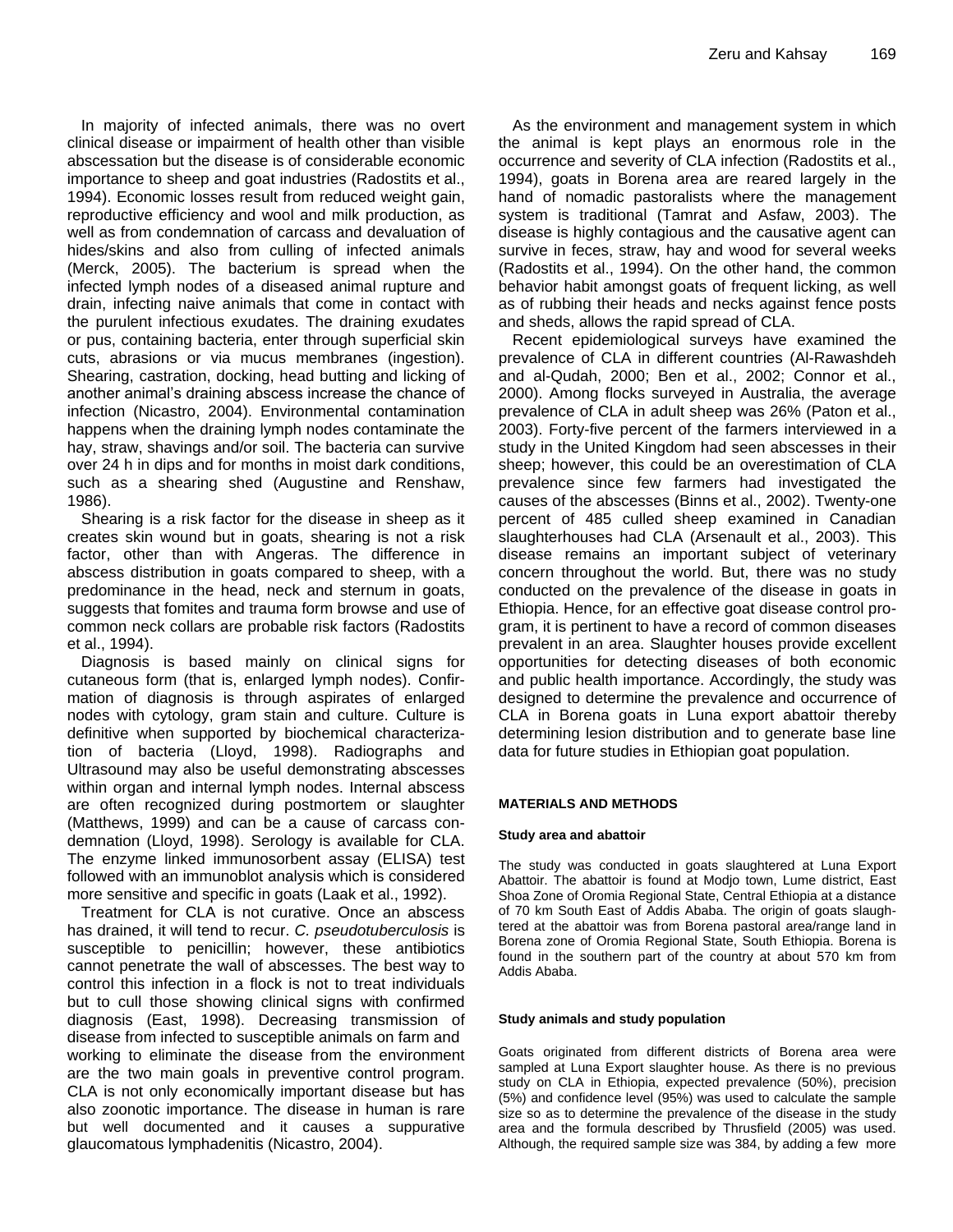| <b>Anatomical site</b>      | <b>Number of CLA lesions</b> | Percentage (%) |
|-----------------------------|------------------------------|----------------|
| Parotid lymph nodes         | 20                           | 23.2           |
| Submandicbular lymph nodes  | 7                            | 8.2            |
| Retropharyngeal lymph nodes | 7                            | 8.2            |
| Prescapular lymph nodes     | 12                           | 13.9           |
| Prefemoral lymph nodes      | 8                            | 9.3            |
| Inguinal lymph nodes        | 2                            | 2.3            |
| Popliteal lymph nodes       | 1                            | 1.2            |
| Lung                        | 8                            | 9.3            |
| Bronchial lymph nodes       | 4                            | 4.6            |
| Mediastenal lymph nodes     | 7                            | 8.2            |
| Sternal area (Carcass)      | 2                            | 2.3            |
| Liver                       |                              | 1.2            |
| Hepatic lymph nodes         | 3                            | 3.5            |
| Mesentric lymph nodes       | 4                            | 4.6            |
| Total                       | 86                           | 100            |

**Table 1.** Distribution of CLA lesions in different tissue of slaughtered goats.

animals, a total of 400 goats were examined to increase precision.

# **Study design**

#### *Abattoir inspection*

A cross sectional study was conducted in goats admitted to Luna Export Abattoir from Borena pastoral area. Goats were selected randomly and selected goat was first identified (given identification) using tag body condition, age and at the same time ante mortem examination was carried out. Immediately after the animal was killed, detail post mortem inspection of every organ, carcass and lymph nodes was carried out by visualization, palpation and incision.

#### *Sample collection*

Pus, several milliliters by scraping from the wall of abscess was collected aseptically using screw caps that are clearly marked with the tissue enclosed, with animal identification and the date of collection, and refrigerated at 4°C until transported to Alklilu Lemma Institute of Pathobiology. Sample collection was carried out according to the techniques recommended by Quinn et al. (2004).

#### *Bacteriological examination*

Pus from 60 infected goats was processed for laboratory isolation of the causative agent (*C. pseudotuberculosis*) and the result interpreted in accordance with Quinn et al. (2004). The pus was subjected to culture on blood agar. The cultures were then incubated at 37°C for 24 to 48 h. The colonies were differentiated based on their shape, size, color and presence of hemolysis. Pure culture was then made from these colonies using gram stain CAMP test and biochemical test (catalase test and sugar fermentation (O-F test)), the isolated bacteria were finally identified.

#### **Data analysis**

Data entry was made in Microsoft Excel Spreadsheet. Descriptive

statistics was used to summarize the generated data on the prevalence. The effect of age on the occurrence of diseases was assessed by chi-square  $(x^2)$  test. A confidence level of 95% and P < 0.05 was set to interpret the statistical association.

# **RESULTS**

# **Post mortem findings**

In this study, a total of 400 goats were examined out of which, 60 (15%) suspicious CLA lesions were detected at post mortem examination. Of these, 42 (70%), 13 (21.7%) and 5 (8%) had cutaneous, visceral and generalized forms of the diseases, respectively. Macroscopically, the most common lesions seen in the affected lymph nodes and to lesser extent in internal organs were caseous abscess filled with greenish yellow pus. When palpated they were soft and pasty but in some findings, the pus was firm and dry on cross sectional cutting. The pus has a characteristic of laminates or "onion ring" appearance. The range and frequency of anatomical sites affected with CLA (cheesy gland lesion) is displayed in Table 1.

Overall, superficial lymph nodes were affected more frequently than visceral ones. Parotid lymph node was most affected followed by pre scapular lymph nodes. From a total of 400 goats examined,  $15\%$  (n = 60) were found to have CLA. The prevalence was 12.2% in Yabello and 17.8% in Negele districts. But there was no statistically significant difference in occurrence of CLA between the two study districts. Similarly no statistical significant difference was observed among different forms of the disease between the study areas. Table 2 presents the results of postmortem finding in goats from the two study areas.

Statistical significant difference was recorded among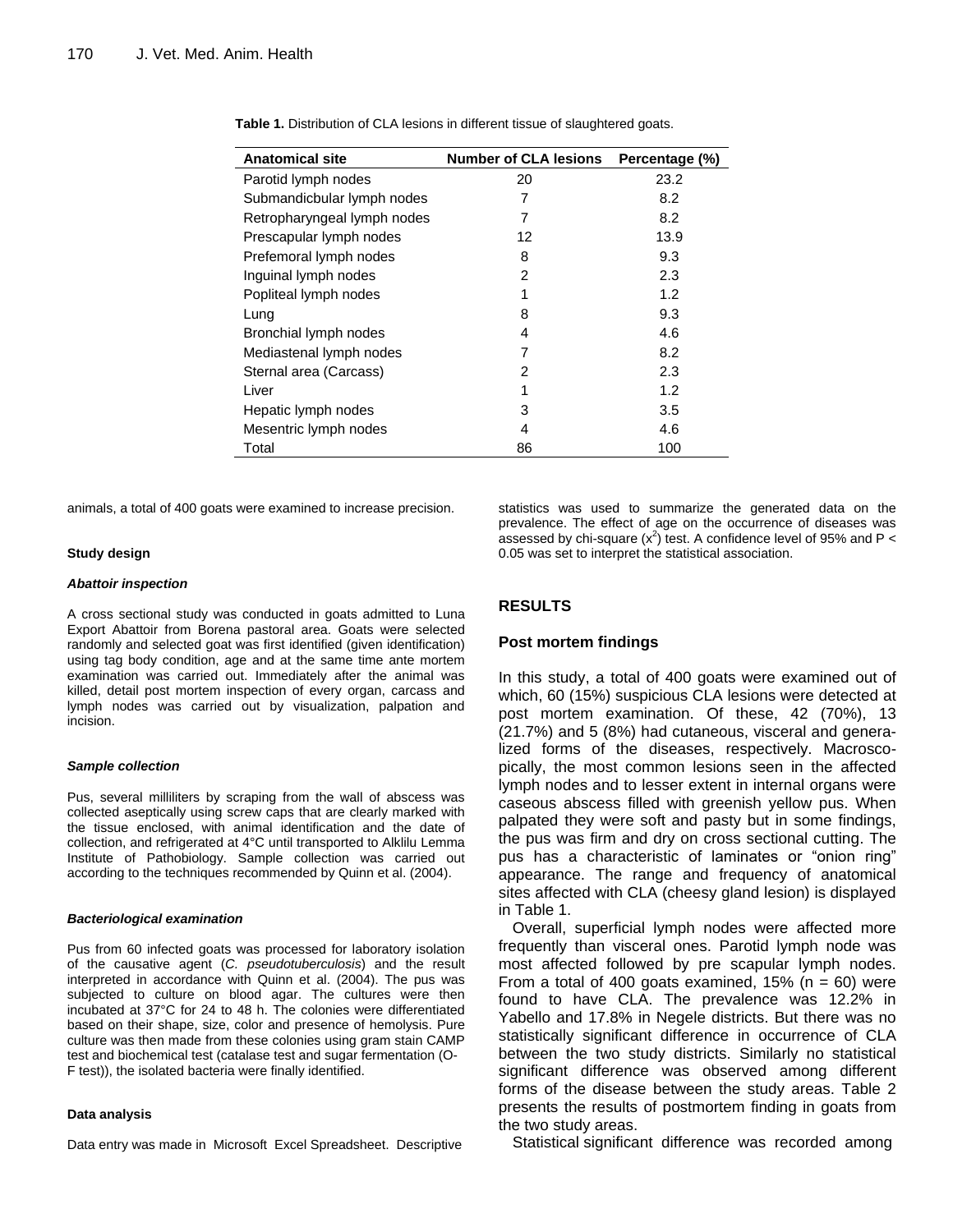| <b>Site</b>        | Number of animal<br>inspected | Positive (%) | <b>Cutaneous</b><br>form $(\%)$ | <b>Visceral</b><br>form $(\%)$ | Generalized<br>form $(\%)$ |
|--------------------|-------------------------------|--------------|---------------------------------|--------------------------------|----------------------------|
| Yabello            | 198                           | 24 (12.2)    | 18(9)                           | 4(2)                           | 2(1)                       |
| Negelle            | 202                           | 36(17.8)     | 24 (11.9)                       | 9(4.5)                         | 3(1.5)                     |
| Total              | 400                           | 60 (15)      | 42 (10.5)                       | 13(3.3)                        | 5(1.3)                     |
| Chi-square $(X^2)$ |                               | 2.548        | 0.544                           | 1.886                          | 0.183                      |
| P value            |                               | 0.110        | 0.451                           | 0.170                          | 0.669                      |

**Table 2.** Prevalence of CLA in Goats from Yabello and Negelle districts.

**Table 3.** Summary of CLA cases by age, and body condition.

| <b>Parameter</b>                                  | Number of animal<br>examined | <b>Positive</b> | <b>Negative</b> | Positive (%) | $X^2$  | P value |
|---------------------------------------------------|------------------------------|-----------------|-----------------|--------------|--------|---------|
| <b>Total</b>                                      | 400                          | 60              | 340             | 15           | ٠      | ٠       |
|                                                   |                              |                 |                 |              |        |         |
| Age                                               |                              |                 |                 |              |        |         |
| <1 year (young)                                   | 149                          | 7               | 142             | 4.7          |        |         |
| 1 $\frac{1}{2}$ -2 $\frac{1}{2}$ years (yearling) | 135                          | 19              | 116             | 14.1         | 31.125 | 0.000   |
| $\geq$ 2 $\frac{1}{2}$ years (adult)              | 116                          | 34              | 82              | 29.3         |        |         |
| <b>BCS</b>                                        |                              |                 |                 |              |        |         |
|                                                   |                              |                 |                 |              |        |         |
| Poor                                              | 81                           | 20              | 61              | 5            | 7.482  | 0.006   |
| Good                                              | 319                          | 40              | 279             | 10           |        |         |

different age groups, the highest being in adult (29.5%) followed by yearling (14.1%) and young 4.7% ( $P < 0.05$ ). The study has also revealed a statistically significant difference in cutaneous form of the disease, the highest being in adult (22.4%) followed by yearling (9.6%) and young (2.7%). But no statistical significant association was recorded  $(P > 0.05)$  for visceral and generalized forms of the diseases. The highest being in adult (29.5%) followed by yearling  $(14.1\%)$  and young 4.7% (P < 0.05). Statistical significant difference was also recorded between goats having poor and good body condition score (P < 0.05). In this study, goats with poor body condition score seems to be more infected (24.7%) than that of animals with good body condition (12.5%) (Table 3).

# **Bacteriological analysis**

All 86 samples collected with CLA lesions were subjected to culture in blood agar and all culture yielding bacteria. The vast majority of colonies was small, white, dry and surrounded with narrow zone of hemolysis. Few of the colonies were from medium sized to large white mucoid. The gram stained smears from pure culture colonies have shown pleomorphic gram positive rods. Smear from the pus revealed that the rod was arranged at sharp angles to each other which look like "Chinese letters". Zones of hemolysis interacting with the Beta hemolysis of

*Staphylococcus auerous* were observed on all of the samples by CAMP test. The bacteria were grown only on the inoculated straight line which revealed that the organisms were non-motile. Upon catalase test, immediate effervescence was observed on all of the isolates which indicate the bacteria were catalase positive. During oxidation fermentation test all of the isolates utilized carbohydrate both aerobically and anaerobically which indicate that the isolated organisms were facultative anaerobes. The results of bacteriological analysis are depicted in Table 4.

# **DISSCUSSION**

In the present study, the post mortem findings and bacteriological analysis performed have shown that the caseous lesion in the lymph nodes and other organs affected were due to CLA. 15% prevalence of caseous lymphadenitis is recorded in this study in Luna Export Slaughter house based on post mortem examination and bacteriology. This result indicates a high infection rate of CLA in goat population in Borana rangeland. This might be due to the environment and management system in which the animals are kept together which plays an enormous role in the occurrence and severity of CLA infection. The disease is highly contagious and the causative agent can survive in feces, straw, hay and wood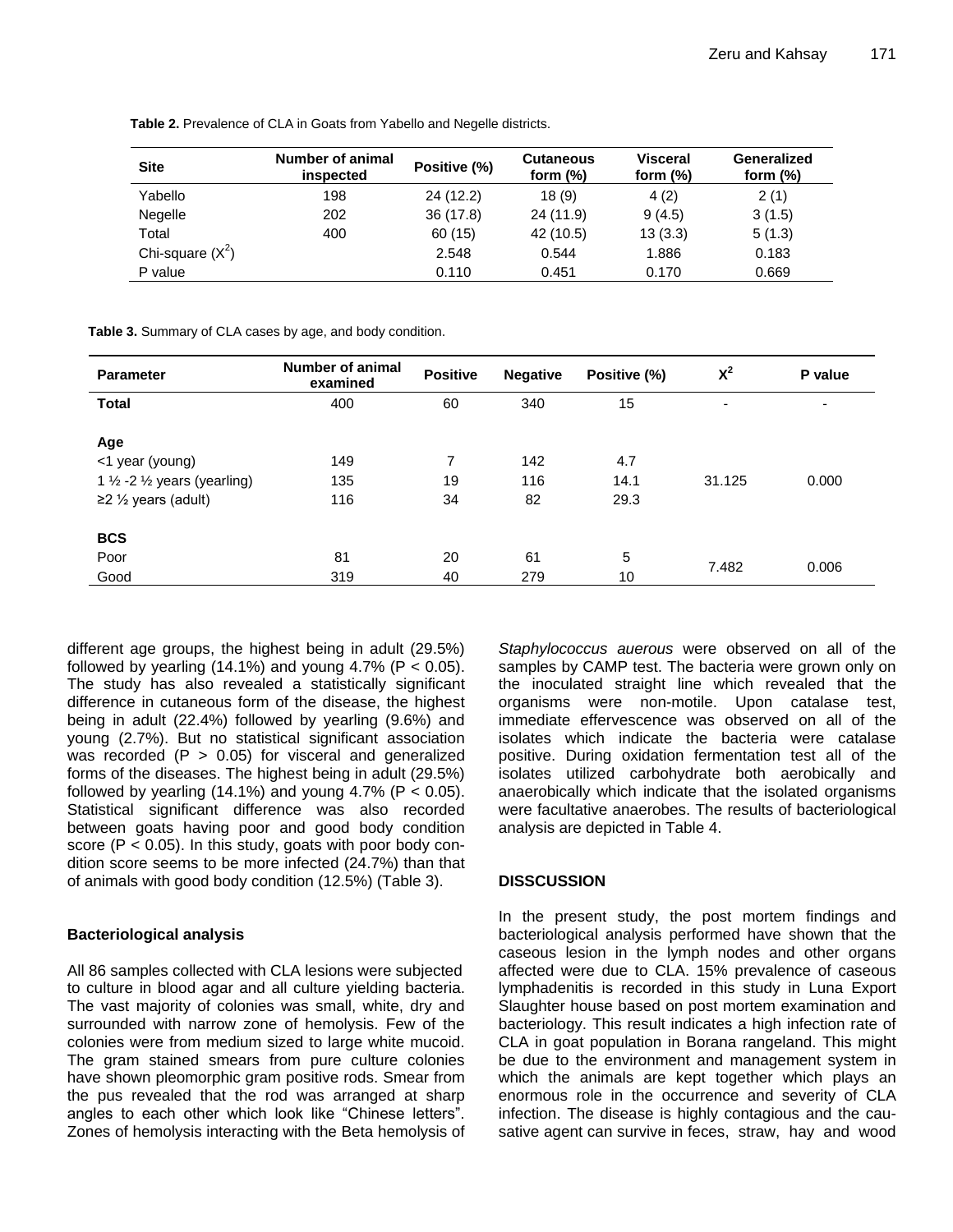| <b>Test conducted</b>  | Result                                                                                                                                                                      |
|------------------------|-----------------------------------------------------------------------------------------------------------------------------------------------------------------------------|
| Colony characteristics | Small, white, dry, surrounded with narrow zone of hemolysis                                                                                                                 |
| Gram staining          | From pure culture colonies have shown pleomorphic gram positive rods. Pus revealed<br>that the rod arranged at sharp angles to each other which look like "Chinese letters" |
| CAMP test              | Beta hemolysis                                                                                                                                                              |
| Catalase test          | Positive                                                                                                                                                                    |
| O-F test               | Facultative anaerobes                                                                                                                                                       |

**Table 4.** Summary of Bacteriological findings.

for several weeks (Radostitis et al., 2007). Goats in Borana area are reared largely by nomadic pastoralists where the management system is traditional (Tamrat and Asfaw 2003). These pastoral area are featured by thorny bush encroachment which frequently cause cutaneous trauma that favor entrance of the bacteria. On the other hand, the common behavioral habit amongst goats of frequent licking as well as rubbing their heads and necks against bushes and sheds, allows the rapid spread of CLA.

Caseous lymphadenitis (CL) is characterized by abscess development in subcutaneous tissues, lymph nodes and internal organs. An American study found that 42% of culled mature sheep had abscesses compatible with CL and the mostfrequently affected site (both for abscesses and CL) was the thoracic cavity (Stoops et al., 1984). In the present study, lesions were most frequently observed in superficial lymph node (66.3%) followed by lung and associated lymph nodes (22.4%). To a lesser extent, lesions were found in liver, hepatic lymph nodes, mesenteric lymph nodes and carcass on sternal area. This indicates that most CLA infections are acquired by skin abrasion and much greater proportion of affected goats having lesions in the head, related to possibly a high rate of superficial injury during browsing. The possible contribution of such browsing behavior in the thorny bushes to occurrence

of CLA was previously described (Radostitis et al., 2007).

The study has shown that the cutaneous formed the diseases found in 42 (10.5%) goats which is much greater than visceral form 13 (3.3%). Out of 60 carcass of positive goats for CLA infection; 5 (1.3%) were infected with generalized form of the disease and were totally condemned. The visceral form was prevalent in respiratory tract (22.4%). This may be due to the fact that the organism could be acquired via inhalation of droplets from infected animals. Besides, the cutaneous form of CLA may spread through hemotogenous or lymphatic route which produces visceral form of the diseases (Radostitis et al., 2007).

The study revealed that no statistically significant difference ( $P > 0.05$ ) exist between the study area. This may be due to pastoral way of keeping goat in the area which result in constant moving and mixing of goat between the two sites. However, a statistical significant association of age with caprine caseous lymphademitis infection (P < 0.05) was observed. Especially the cutaneous form of the diseases was significantly associated  $(P < 0.05)$  with age. As age increased, the prevalence of CLA was increased. This increase in prevalence of the diseases with age is due to the increasing probability of head butting, trauma from broloses, use of common collar and exposure to infected fomites (Radostitis et al.,

2007). There is no statistical significant association  $(P > 0.05)$  of age with visceral and generalized form of CLA. There is also statistically significant difference between the goats with poor and good body condition  $(P < 0.05)$  in which goats with poor body condition are more infected by the disease condition than the ones with good body condition.

# **CONCLUSION AND RECOMMENDATION**

Prevalence of CLA recorded in this study was based on post mortem examination and bacteriology. The result has indicated the presence of high infection (prevalence) of CLA in the animal/ goats population of Borena range land. Most of the CLA lesions were detected in lymph node head, shoulder and thigh area that signify cutaneous route of transmission. Detection of CLA by bacteriologic examination was successfully conducted. Therefore, caseous lymphademitis should be considered as serious diseases because of its impact on the economy and health of goat and sheep.

# **ACKNOWLEDGMENTS**

The study was supported by Addis Ababa University